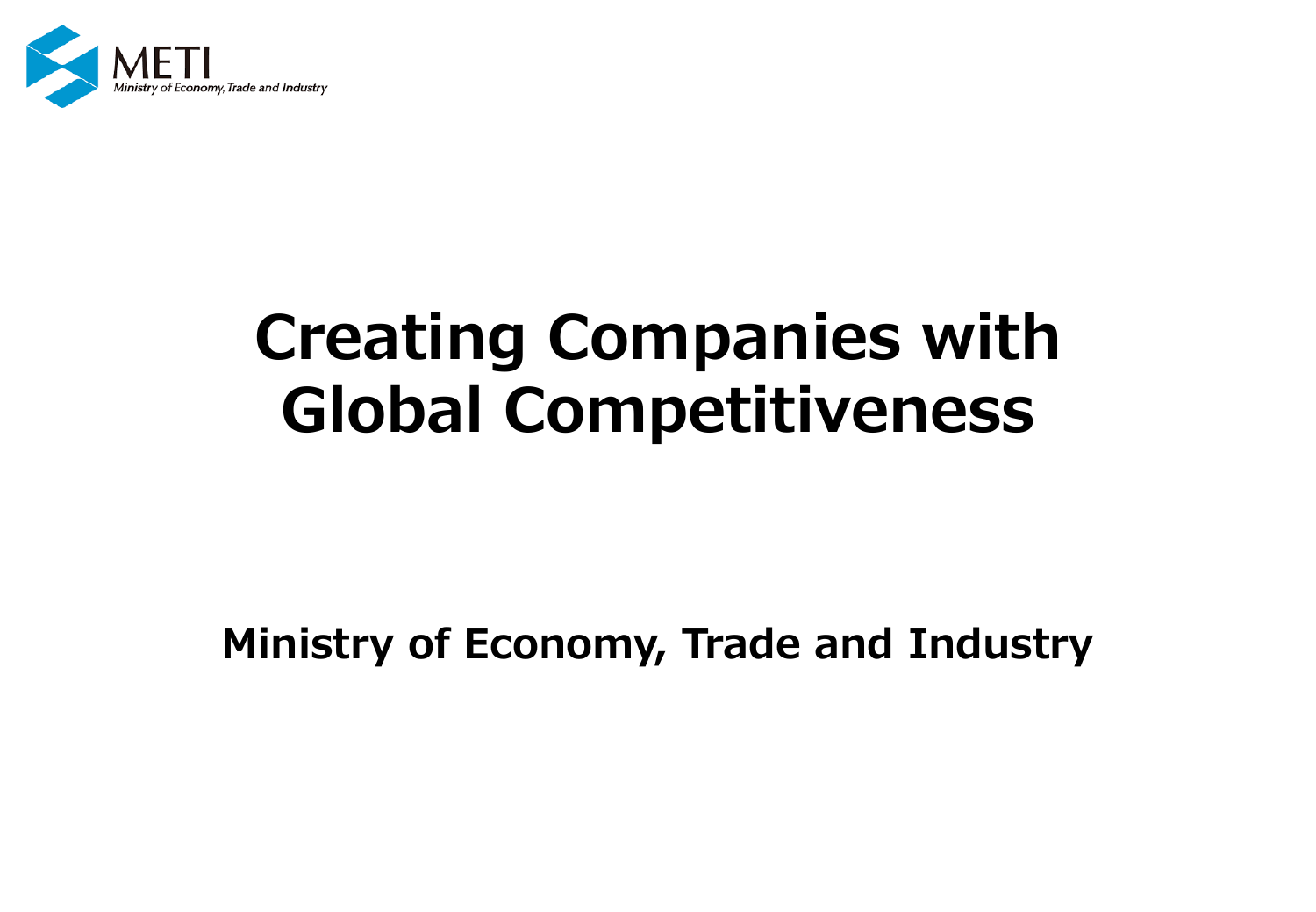# **Current Situation and Issues**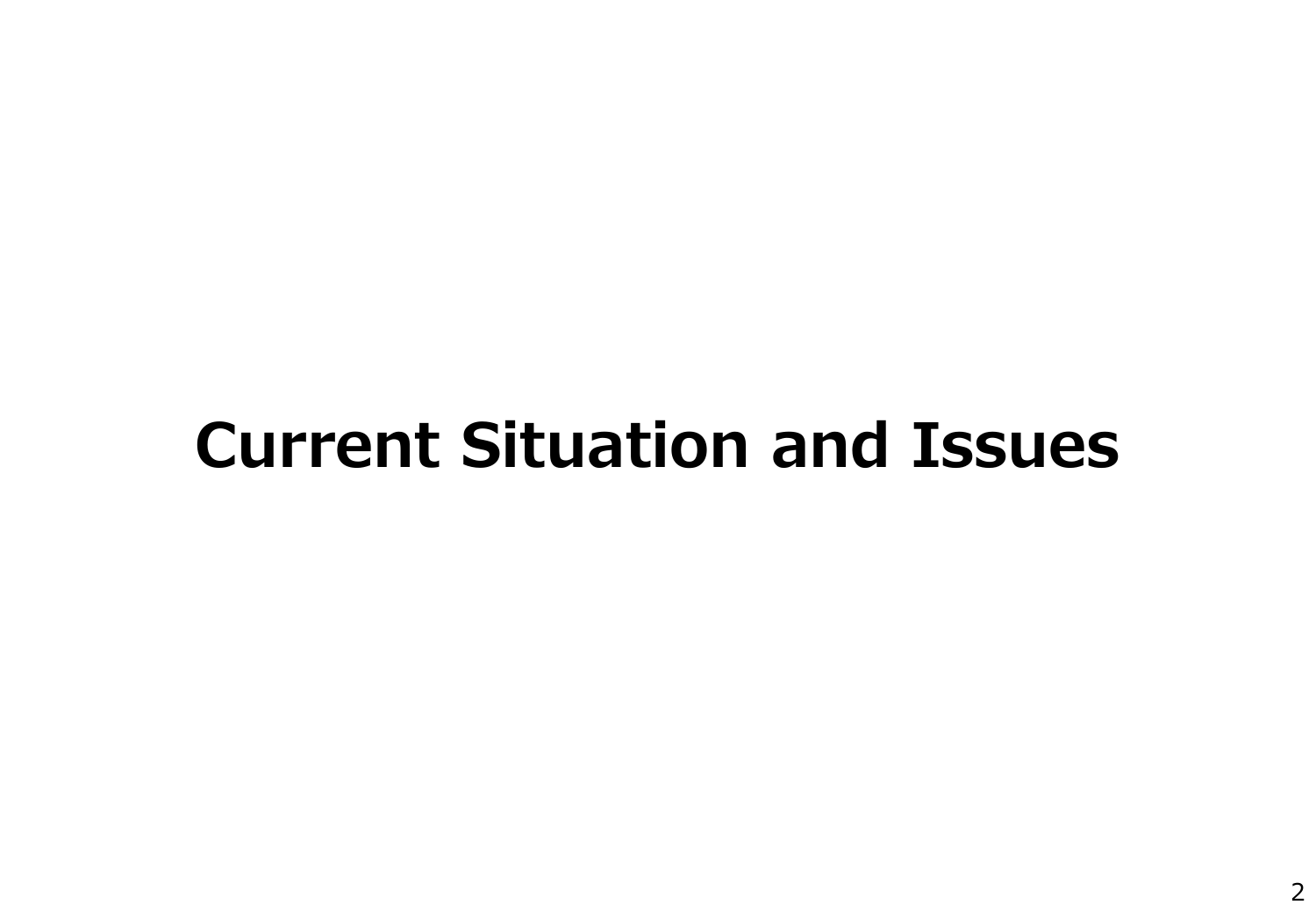# **Value Creation (Innovation) of Japanese companies are sluggish**

- Growth in listed stock price of Japan (TOPIX500) lags behind US (S&P500), and Europe (STOXX600). During this period, **value creation of Japanese companies has been sluggish.**
- From perspectives of supplying well-paying jobs and increasing employees' wages, it is important for large companies to create value in the Japanese economy, given that they possess rich resources like talented employees.
- ⚫ Issues exist in both value creation (innovation) in companies and market structure/environment.

### **Comparison of listed stock price growth between Japan, US and Europe**

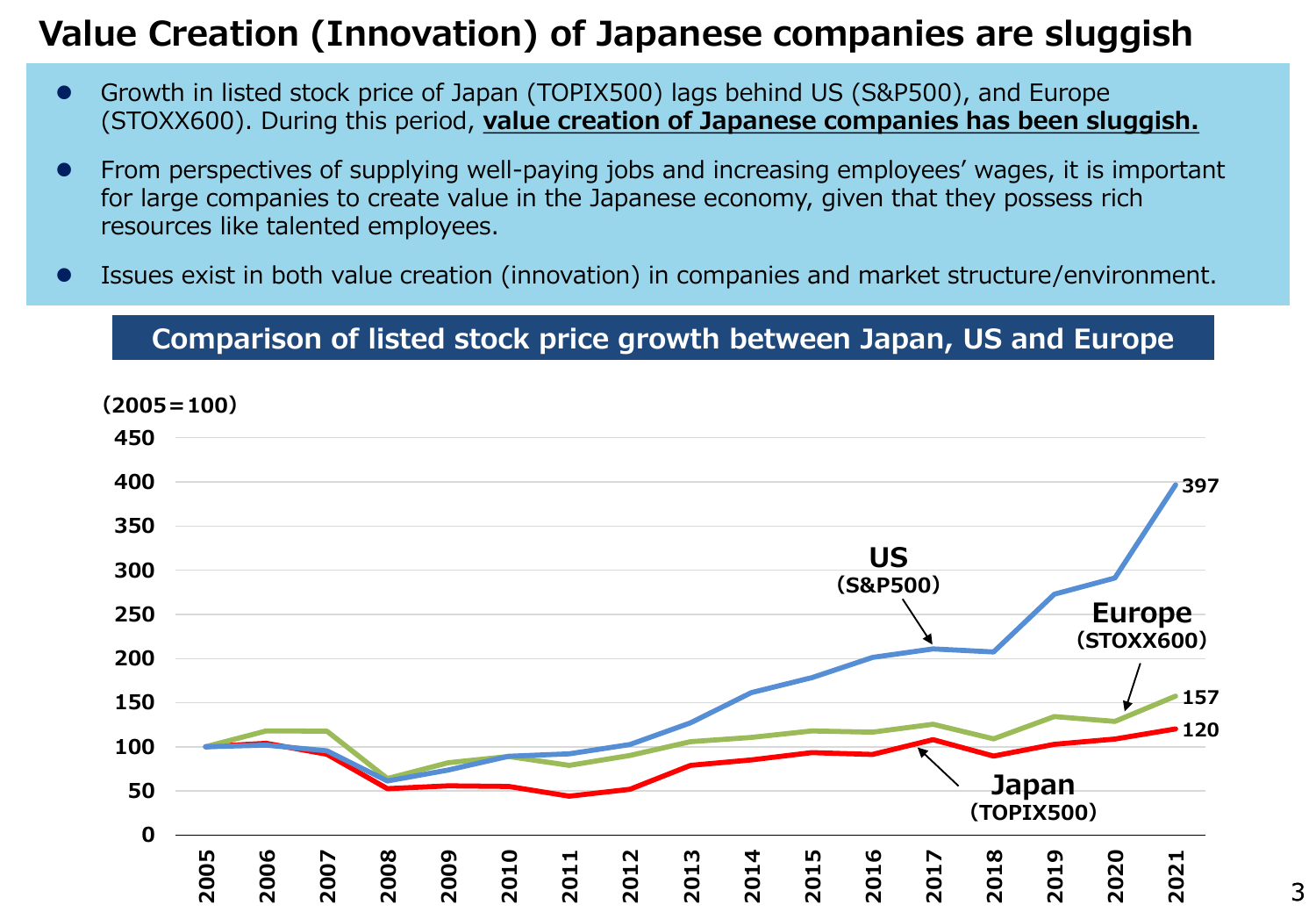## **Investment in Long-term Value Creation Requires Rich Cash Flow**

- For long-term value-creation, it is necessary to take risks and make large-scale and long**term investment. To do so, it is essential to earn rich cash flow continuously.**
- Both operating cash flow and investment cash flow (including R&D expenses) is lower in Japanese companies compared to US companies.

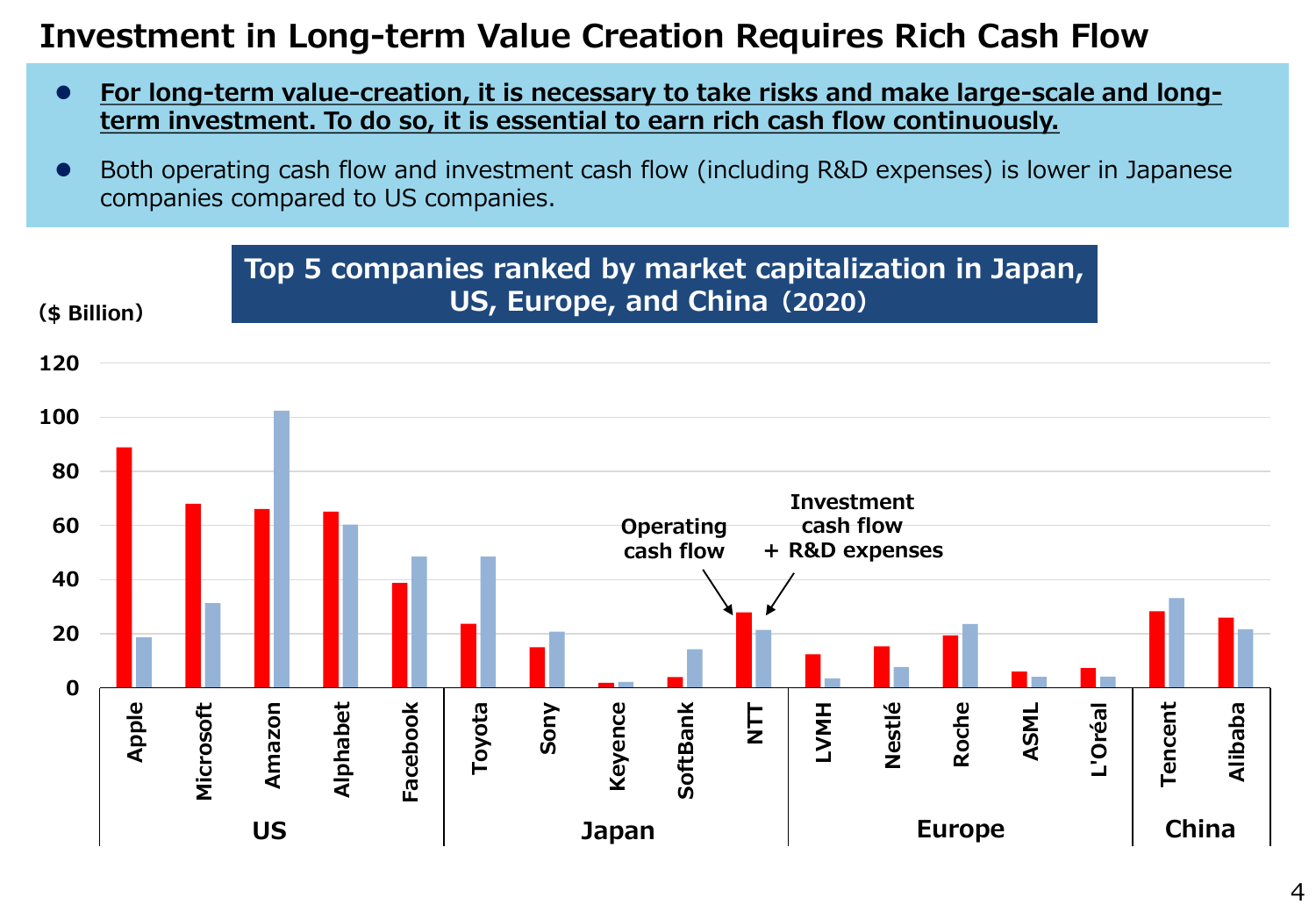# **(Reference) Delay of Investment for Growth in Japanese Companies**

● According to a survey for companies, many Japanese companies recognize that **investment for growth has been insufficient**, and competitiveness declined. This trend appears strongest in DX investment for new business creation.



(note) About each investment for growth, companies answered the four-choice questions from "investment was not enough and behind the competitive companies" to "making an enough investment to establish a competitive advantage in the market". The percentage above is described as total of two answers which is close to former answer.  $N = 441$  companies listed in First and Second Section of Tokyo Stock Exchange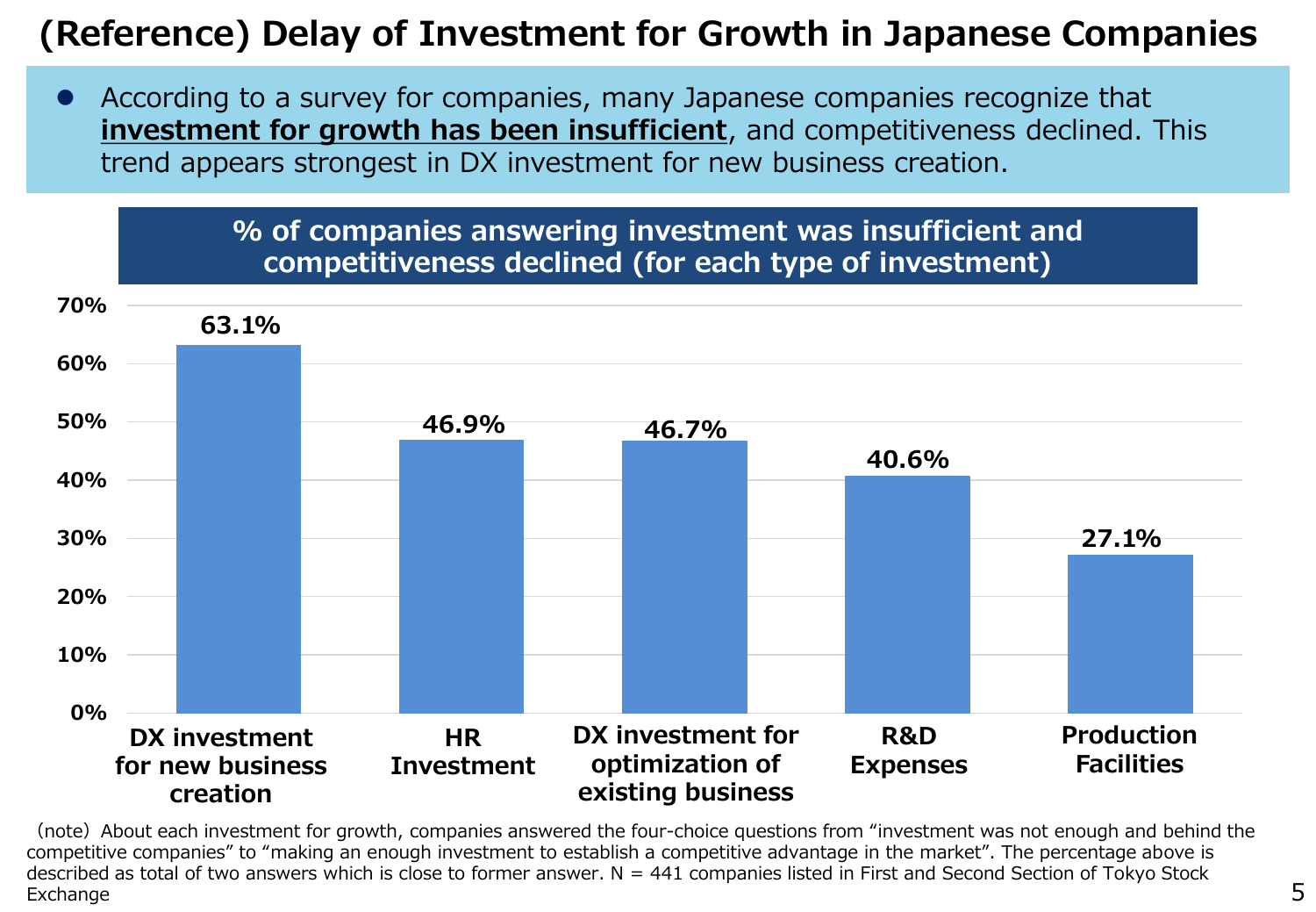# **40% of TOPIX500 Companies have Negative Non-Financial Capital (PBR(Price to Book Ratio)is lower than 1)**

**The ratio of companies having negative non-financial capital (=PBR<1** (net asset larger than market capital)) within major stock indices is **43% in Japan (TOPIX500)** compared to 3% in the US (S&P500) and 18% in Europe (STOXX600). The mode PBR among companies listed on the First Section of Tokyo Stock Exchange is 0.5-0.6.

(Among 2,173 companies listed on the First Section of Tokyo Stock Exchange, 1075 companies have a PBR over 1 (49.5%) ※at March 2, 2022)



(note) PBR is calculated by stock price divided by net asset per stock. If PBR is larger than 1, market seems to evaluate that the company has values over net asset. Calculated based on stock prices as of March 7, 2022 (left figure) and March 2, 2022 (right figure).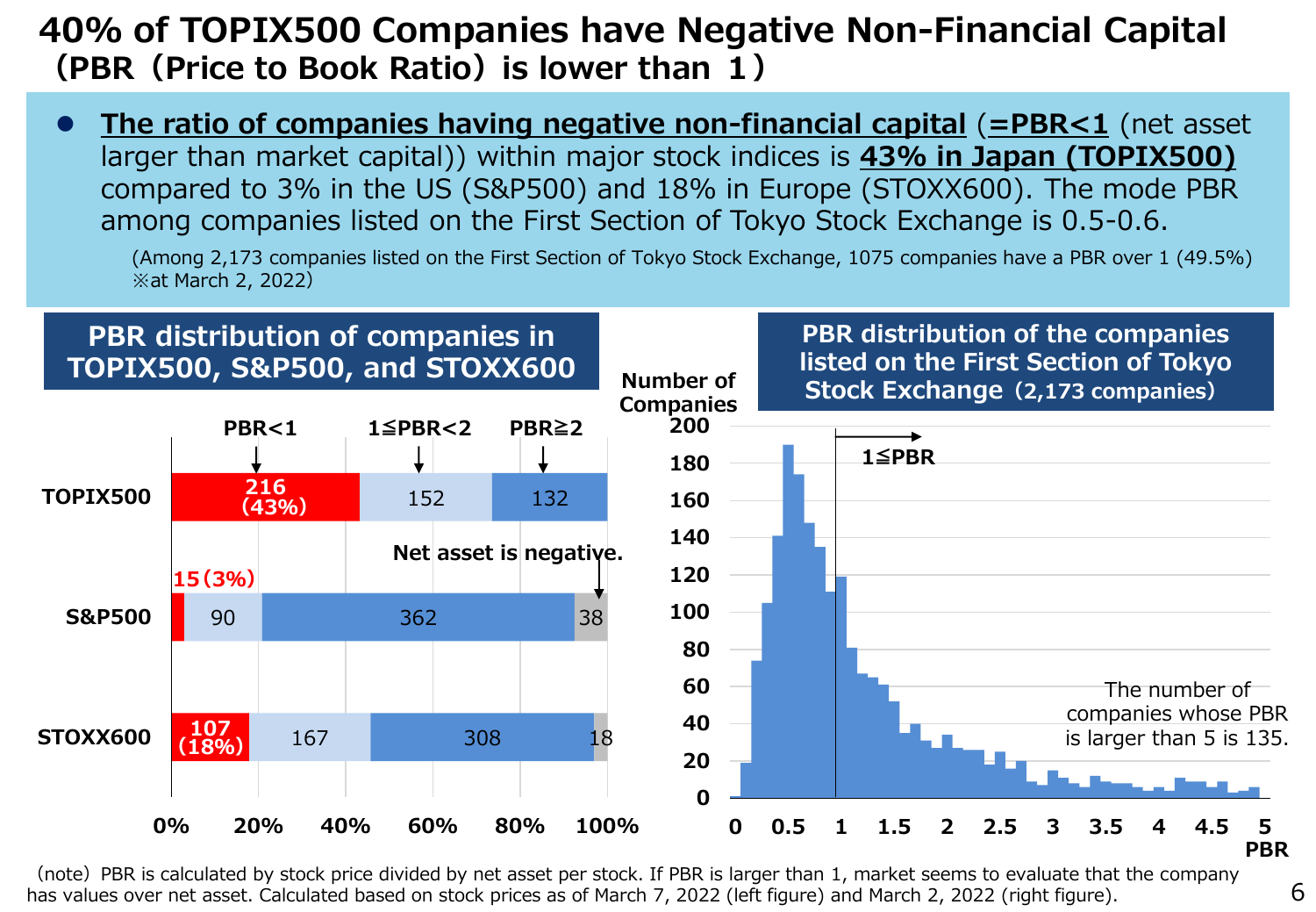# **Management Issues Pointed at IMD Competitiveness Ranking**

⚫ Japanese **global competitiveness ranking is low, especially in business efficiency**  including "management practices" and "attitudes and values." Issues may exist in management and actions towards value creation.

|              | <b>Overall</b> |                            |                                       |                                |
|--------------|----------------|----------------------------|---------------------------------------|--------------------------------|
|              |                | <b>Business Efficiency</b> |                                       |                                |
| Country      |                |                            | <b>Management</b><br><b>Practices</b> | <b>Attitudes</b><br>and Values |
| Sweden       | $\overline{2}$ | $\overline{2}$             | 3                                     | 4                              |
| <b>US</b>    | 10             | 10                         | 6                                     | 25                             |
| Germany      | 15             | 23                         | 29                                    | 45                             |
| China        | 16             | 17                         | 23                                    | 12                             |
| <b>UK</b>    | 18             | 19                         | 27                                    | 31                             |
| <b>Japan</b> | 31             | 48                         | 62                                    | 55                             |

**IMD Competitiveness Ranking Examples of Criteria of IMD Competitiveness Ranking**

### **Management practices**

- Agility of companies
- Changing market conditions
- Opportunities and threats
- Credibility of managers
- Corporate boards
- Entrepreneurship

### **Attitudes and values**

- Attitudes toward globalization
- National culture
- Flexibility and adaptability
- Need for economic and social reforms
- Digital transformation in companies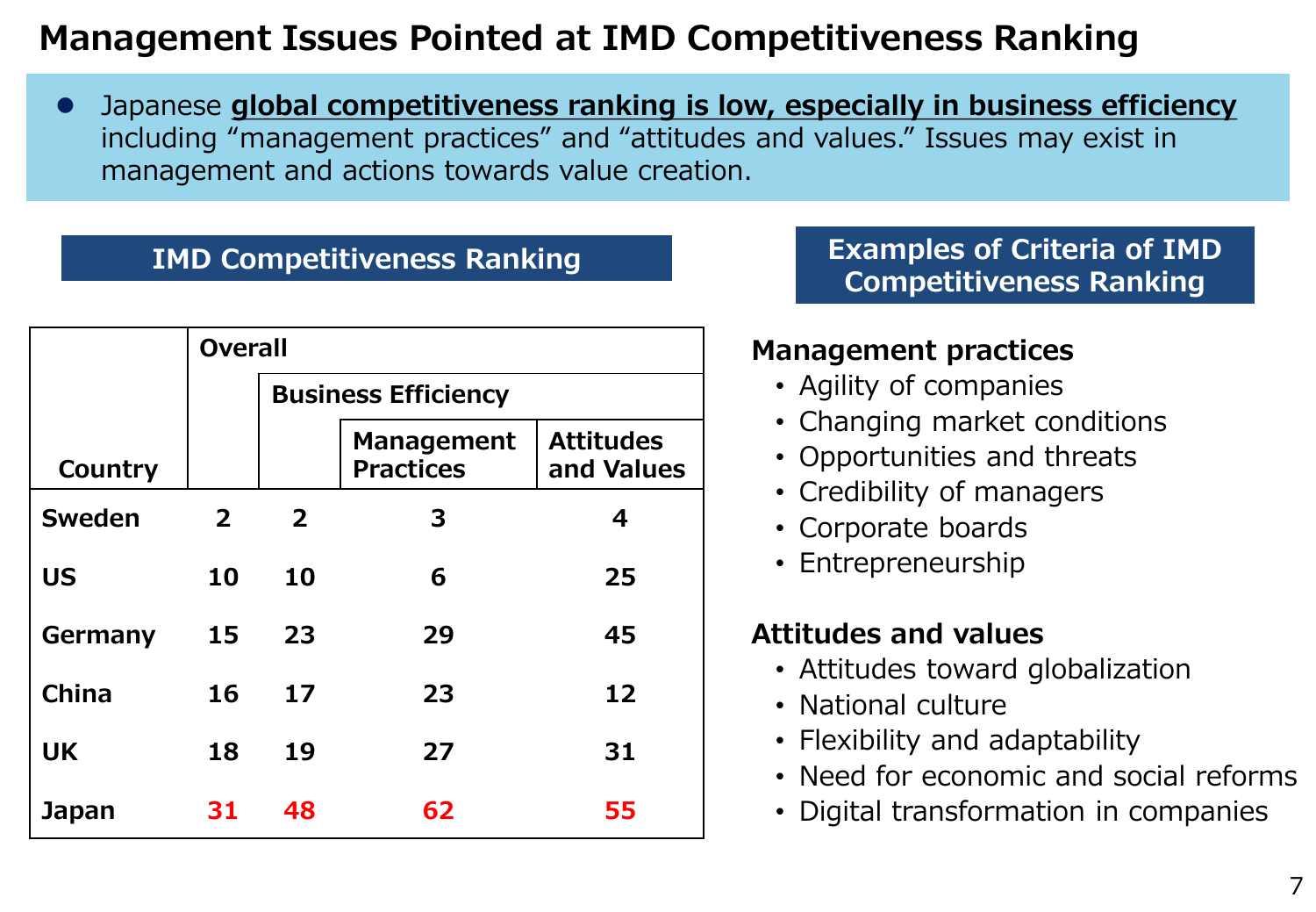# **Direction of Policy Responses**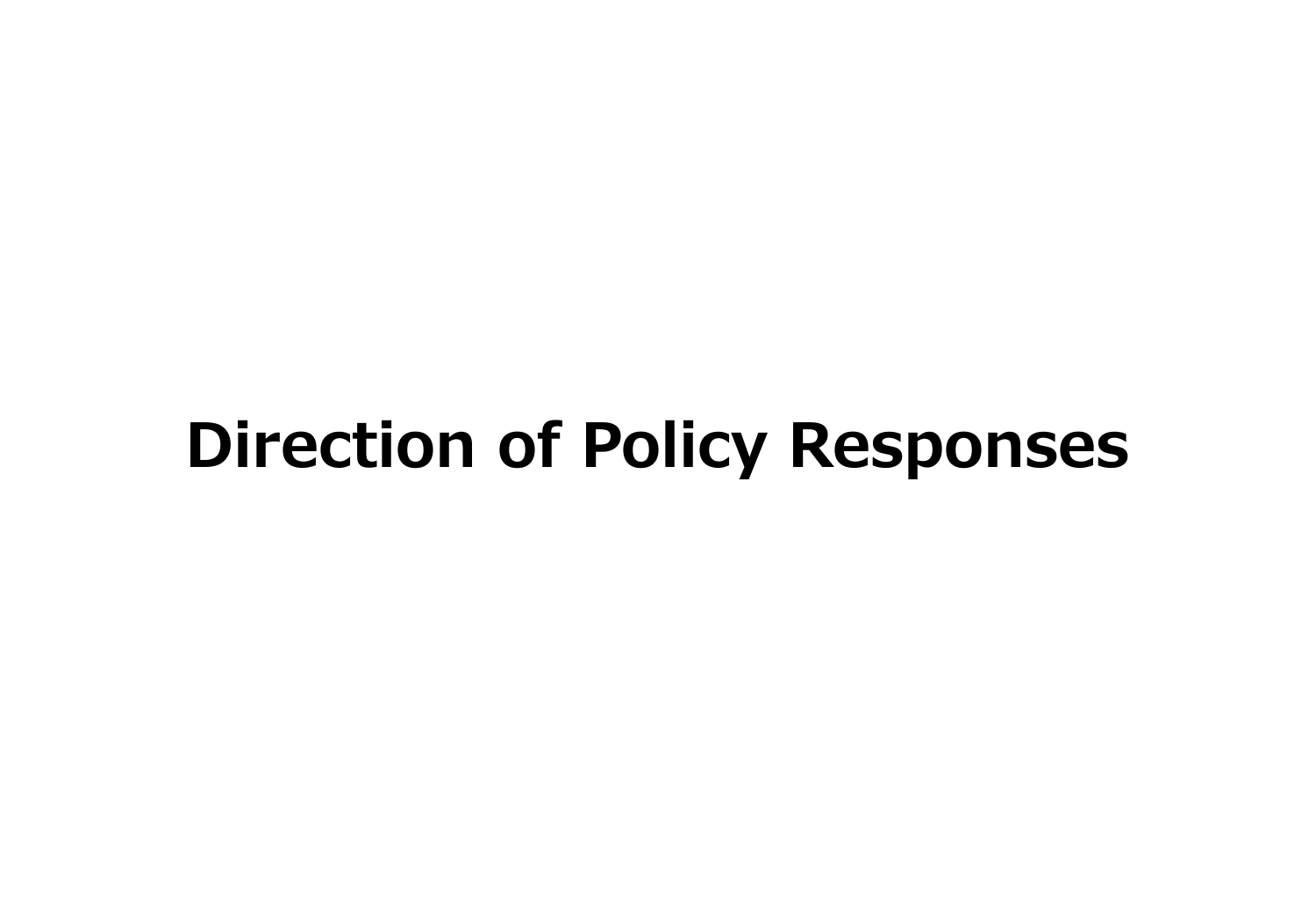# **Enhancing Value Creation in Japanese Economy**

- To enhance value creation within our economy, we must create companies with global competitiveness, along with creating startups. This would lead to innovation and improved productivity of many firms including SMEs, and supply of well-paying jobs in the economy.
- ⚫ On the other hand, large startups are not being created, and the values of companies facing global competition are not being maximized. For example, **nearly half of the companies listed in the First Section of the Tokyo Stock Exchange has a price-to-book ratio (PBR) below 1.** Structural issues of the market must be analyzed and resolved so that companies' efforts are fairly evaluated.
- ⚫ At the same time, continuous efforts for growth by companies must be encouraged, and supportive industrial policies must take this into consideration. **When partnering with companies to pursue "mission-oriented" policies** that aim to simultaneously achieve economic growth and overcome social issues, **such partner firms must be capable of creating value and overcoming global competition (including rapidly-growing companies from startups)**.
- Therefore, the companies we support shall be such firms. We shall create a cohort of companies that could overcome global competition and maximize the outcomes of mission-oriented policies.

### **"Value-Creating Management" to compete globally may include the following factors:**

- **1 Profiting and investing**: Benchmarking global competitors, engaging in reform, earning cash flow, financing through evaluation from the market, responding swiftly and flexibly to changes in industrial structure, and investing and creating value with high speed and scale including intangible assets.
- **② Global issue resolution:**Aiming for sustainability and resolving global socio-economic issues, and capturing the large market created in the mid-to-long term.
- **③ Consideration for human capital and multi-stakeholders**:Investing in human capital, distribution to multi-stakeholders and achieving sustainable growth

Such efforts shall be explained to stakeholders in the capital market to gain their evaluation.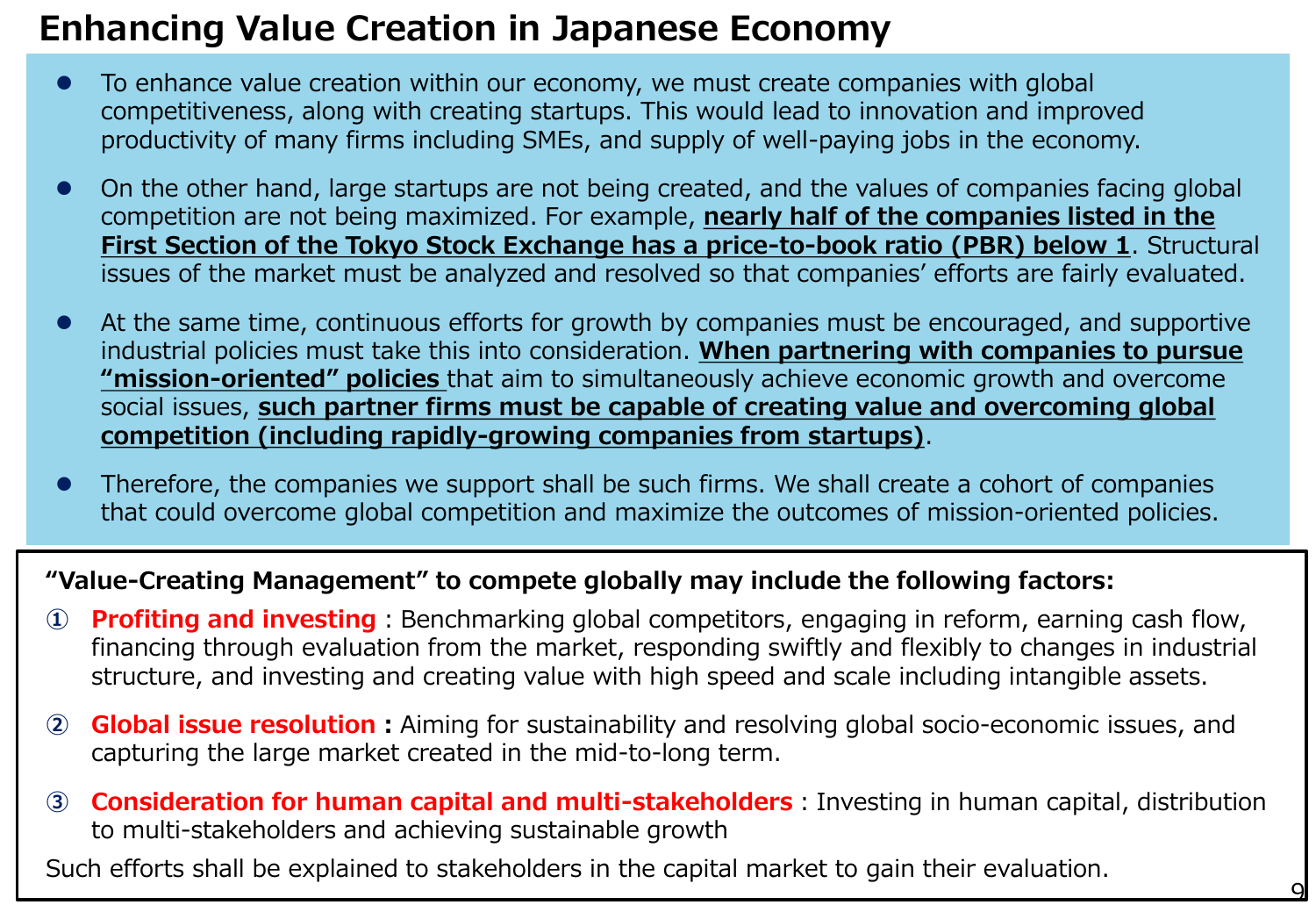## **Partners for Large-Scale, Long-Term and Planned Support**

**To be considered**

- To maximize the outcomes of large-scale, long-term and planned industrial policy, we will consider **requiring partnering companies to commit to "value-creation management"** enabling them to earn resources necessary to invest and compete globally.
- ⚫ To create value in the mid-to-long term**, both management efficiency (ROE) and efforts toward future growth (PER) must be improved**. We shall **consider benchmarking partners' PBR (a product of ROE and PER), and requiring partners' valuation to be higher than their net assets (PBR>1)**. For partners with valuations below their net assets (PBR<sup>\*</sup><1), we will consider having them create and disclose a plan to improve their PER and ROE.
- ⚫ Issues to be addressed through public-private partnership shall be addressed swiftly.

\*PBR shall be evaluated based on an average of a certain term (such as 5 years), and taking industrial characteristics into account by benchmarking global competitors